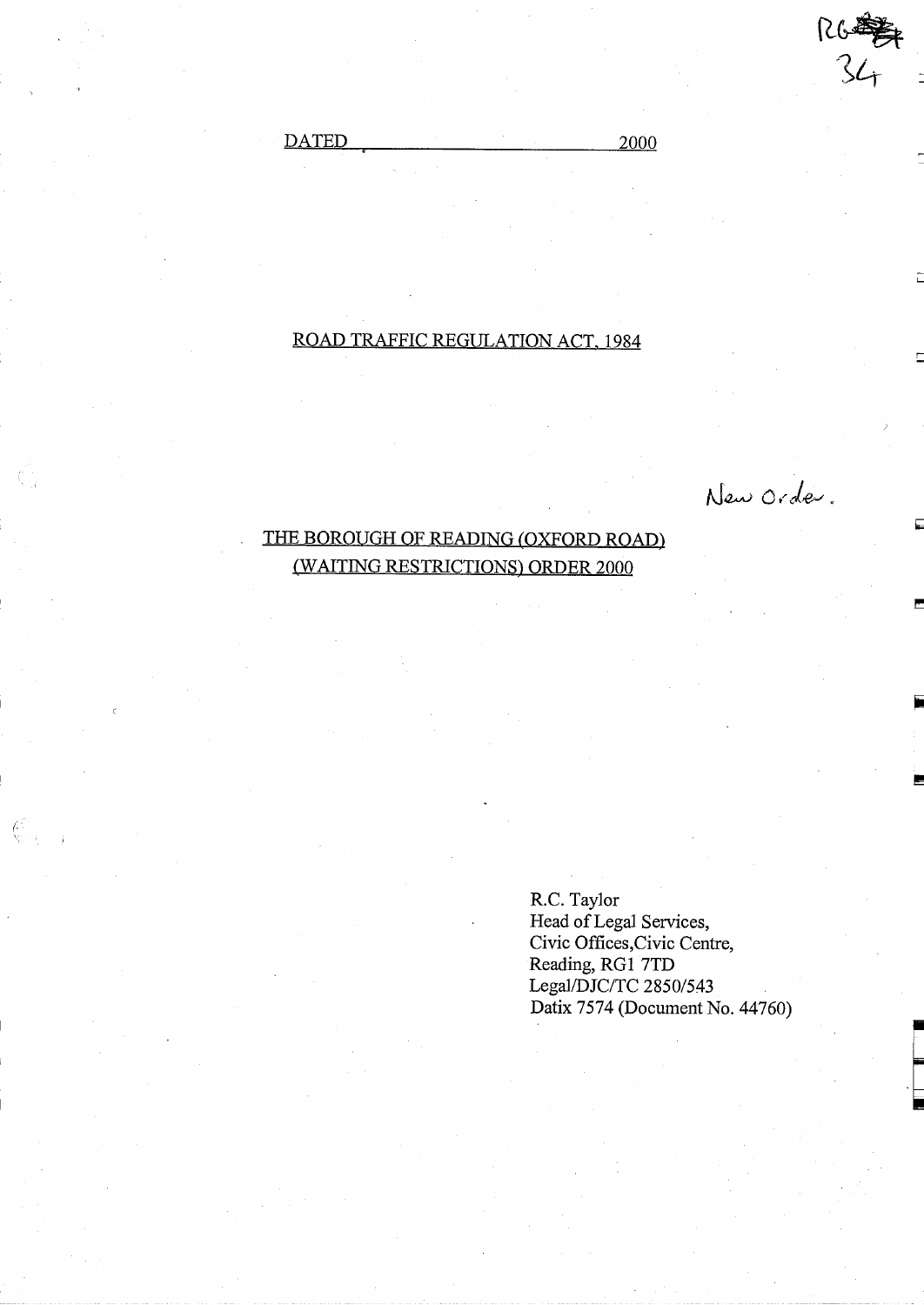# THE BOROUGH OF READING (OXFORD ROAD) (WAITING RESTRICTIONS) ORDER 2000

 $-1$   $-$ 

The Reading Borough Council (hereinafter referred to as "The Council"), pursuant to Sections  $1(1), 2(1)$  to  $(3), 4(2), 32(1), 35(1)$  and Part IV of Schedule 9 of the Road Traffic Regulation Act 1984 ("the Act of 1984") and of all other enabling powers and after consultation with the Chief Officer of Police in accordance with Part III of Schedule 9 to the Act of 1984, hereby make the following Order:-

# PART <sup>I</sup>

# GENERAL

#### In this Order:-  $1.(a)$

"Authorised Cab Rank" means any area of carriageway which is comprised within and indicated by a road marking complying with Diagram 1028.2 in Schedule 6 to the Traffic Signs Regulations and General Directions, 1994;

"Authorised Parking Place" means any parking place on a road authorised or designated by an Order made or having effect as if made under the Act of 1984;

"Bus" has the same meaning as in Regulation 22 of the Traffic Signs Regulations and General Directions 1994;

"Bus Stop Area" means any area f carriageway in any length of roads specified in the Third Schedule to this Order intended for the waiting of buses, which is comprised within and indicated by a road marking complying with either diagram 1025.1 or Diagram 1025 .2 in Schedule 6 to the Traffic Signs Regulations and General Directions 1994;

"Delivering" and "Collecting" in relation to any goods includes checking the goods for the purpose of their delivery or collection;

"Disabled Person's Badge" has the same meaning as in the Disabled Persons (Badges for Motor Vehicles) Regulations, 2000;

"Disabled Person's Vehicle" has the same meaning as in the Local Authorities' Traffic Orders (Exemptions for Disabled Persons) (England) Regulations, 2000;

"Driver" in relation to a vehicle waiting in a Parking Place means the person driving the vehicle at the time it was left in the parking place;

"Goods" includes postal packets of any description;

"Goods Vehicle" means a motor vehicle constructed or adapted for use for the carriage of goods, or a trailer so constructed or adapted;

"Hackney Carriage" means a vehicle licensed under Section 37 of the Town Police Clauses Act 1847, Section 6 of the Metropolitan Carriage Act 1869, or any similar enactment;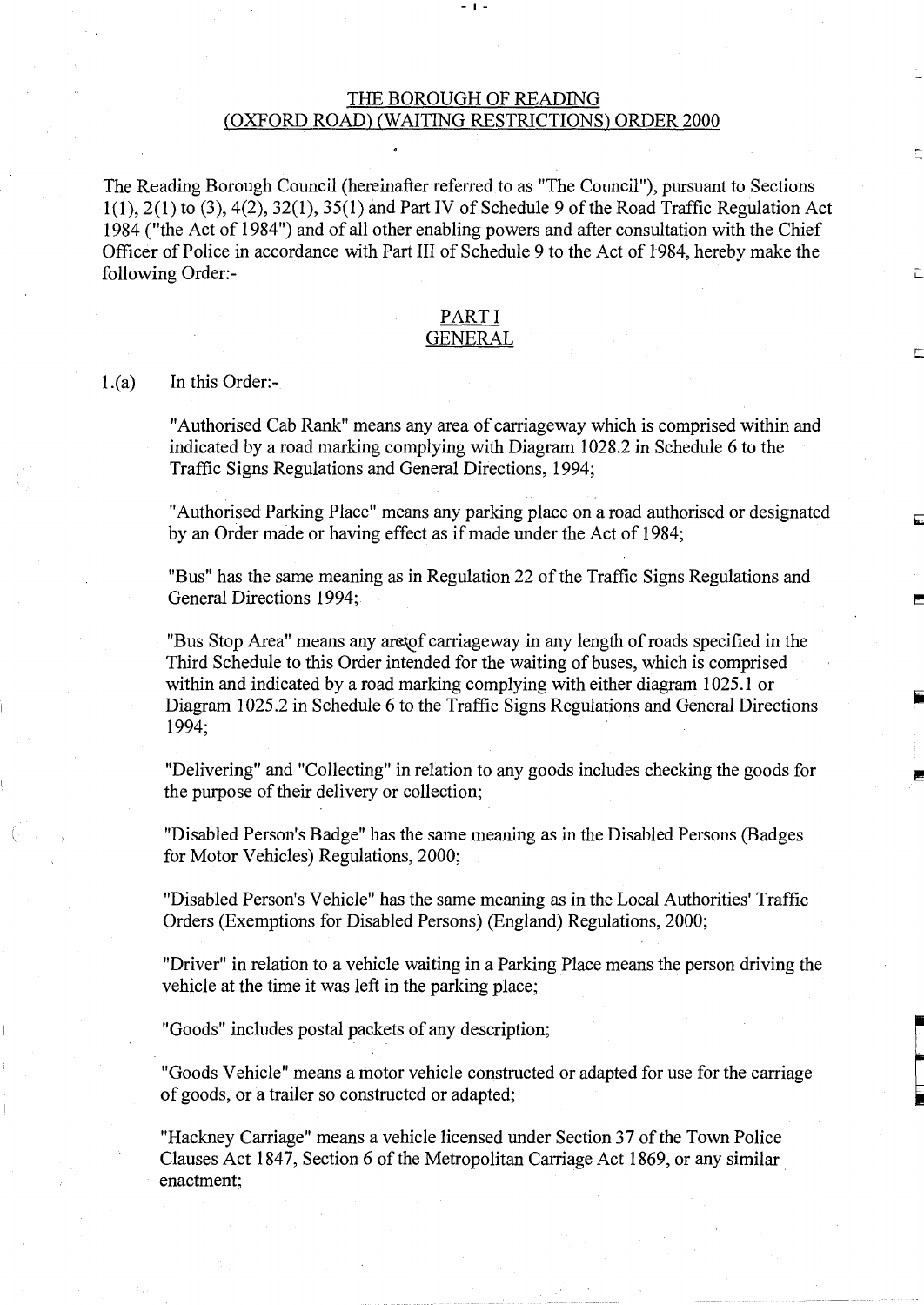"Motor Cycle" and "Invalid Carriage" have the same meanings as in Section 136 of the Act of 1984;

"Parking Disc" means a disc issued by a Local Authority complying with the requirements of the Local Authorities' Traffic Orders (Exemptions for Disabled Persons) (England) Regulations 2000;

"Passenger Vehicle" means a motor vehicle (other than a motor cycle or invalid carriage) not exceeding <sup>5</sup> .30m in length and 2.25m in height and constructed for the carriage of passengers and their effects;

"The 1994 Regulations" means the Traffic Signs Regulations and General Directions, 1994;

"Traffic Sign" means a sign of any size, colour and type prescribed or authorised under, or having effect as though prescribed or authorised under Section 64 of the Act of 1984 ;

and

"Traffic Warden" means a Traffic Warden employed by a Police Authority in pursuance of Section 95 of the Act of 1984.

Ē

2. For the purpose of this Order a vehicle shall be regarded as displaying:-

a. ADisabled Person's Badge in the relevant position, when:-

- In the case of a vehicle fitted with a front windscreen, the Badge is  $(i)$ exhibited on the dashboard or fascia panel of the vehicle with the front facing forward and immediately behind the windscreen, and
- (ii) In the case of a vehicle not fitted with a front windscreen, the Badge is exhibited in a conspicuous position on the front or near side of the vehicle, and
- b. AParking Disc in the relevant position, when the Disc is exhibited thereon with the side which shows the time facing forwards or outwards and immediately behind the windscreen or side window nearest to the kerb.
- 3. Except where otherwise stated, any reference in this Order to a numbered Article or Schedule is a reference to the Article or Schedule bearing that number in this Order.
- 4. The prohibitions and restrictions imposed by this Order shall be in addition to and not in derogation from any restriction or requirement imposed by any Regulations or Orders made or having effect as if made under the Act of 1984, or by or under any other enactment.

5 . Save where the contrary is indicated, any reference in the Order to:

 $(1)$ this Order or another Order shall be construed as such a reference to this Order or, as the case may be, such other Order, as the same may have been or may from time to time be amended, varied or supplemented;

 $-2-$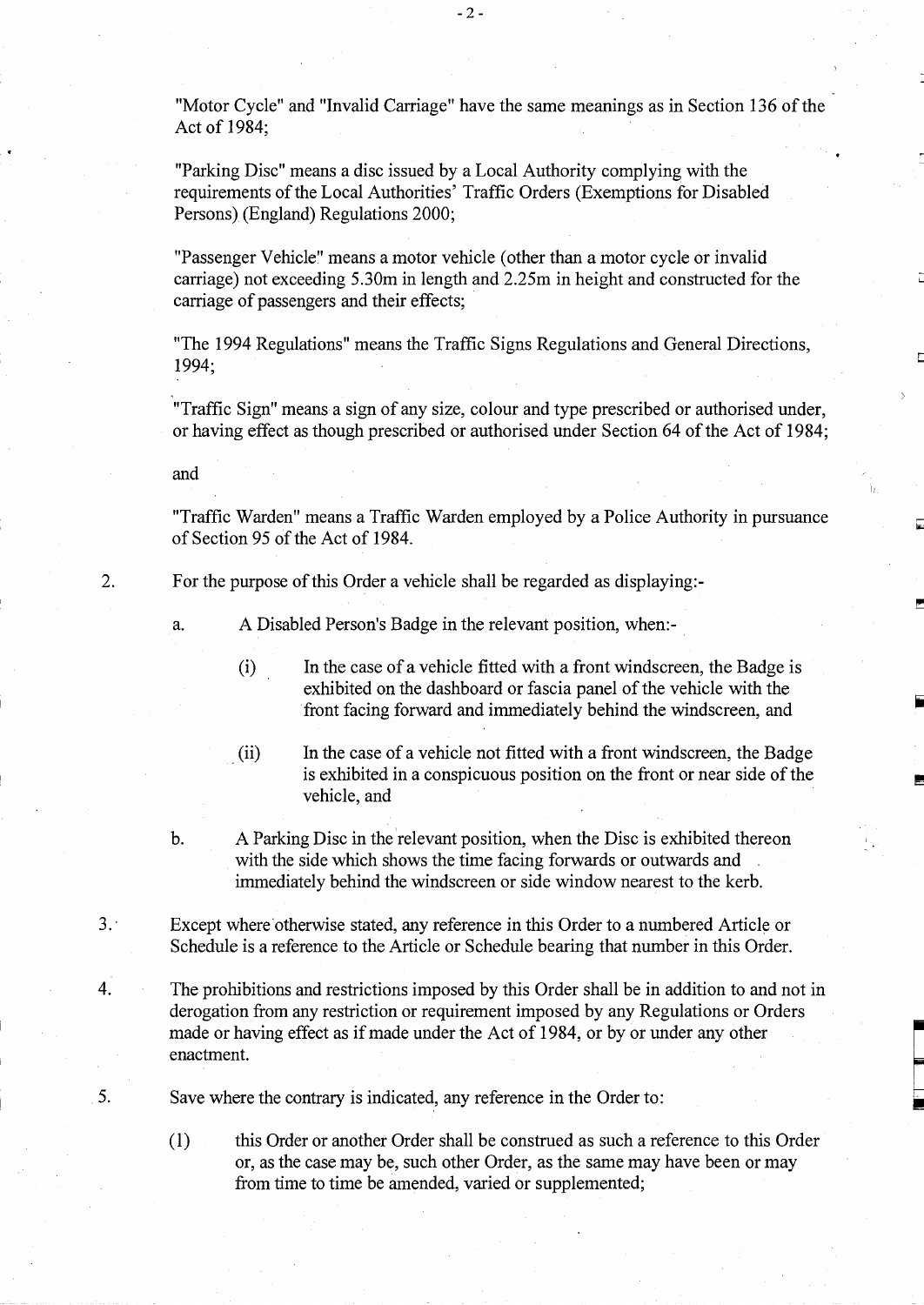(2) a Statute or Regulations shall be construed as reference to such Statute or Regulations as the same may have been, or may from time to time be amended or re-enacted.

## PART II WAITING OF VEHICLES

 $-3-$ 

6. Save as provided in Articles 7 and 8 no person shall, except upon the direction or with the permission of a Police Constable in Uniform or of a Traffic Warden, cause or permit any vehicle to wait:-

- (1) At any time in the lengths of roads specified in the First Schedule.
- (2) On any day other than Sunday between the hours of 8 .00 a.m. and 6.30 p.m . in the lengths of roads specified in the Second Schedule for a longer period than 30 minutes or, if a period of less than one hour has elapsed since a previous period of waiting by the same vehicle in the same length of road.
- $(3)$ At any time in the lengths of roads specified in the Sixth Schedule, except for Motor Cycles

 $\sqrt{2}$ 

7 . Nothing in Article 6 shall render it unlawful to cause or permit any vehicle to wait in the lengths of roads referred to therein for so long as may be necessary to enable:-

- (a) A person to board or alight from the vehicle;
- (b) The vehicle, if it cannot conveniently be used for such purpose in any other road, to be used in connection with any of the following operations, namely:-
	- $(i)$ Building, industrial or demolition operations;
	- (ii) the removal of any obstruction to traffic;
	- (iii) The maintenance, improvement or reconstruction of the said lengths of roads; or
	- (iv) The laying, erection, alteration or repair in or in land adjacent to the said lengths of roads of any sewer or of any main, pipe or apparatus for the supply of gas, water or electricity or of any telecommunication system as defined in the Telecommunications Act, 1984, or any reenactment or modification thereof from time to time in force;
- (c) The vehicle, if it cannot conveniently be used for such purpose in any other road, to be used in the service of a Local Authority or a Water Authority in pursuance of statutory powers or duties;
- (d) The vehicle to be used for the purpose of delivering or collecting postal packets as defined in Section 87 of the Post Office Act, 1953;

(e) The vehicle to take in petrol, oil, water or air from any garage situated on or adjacent to the said lengths of roads;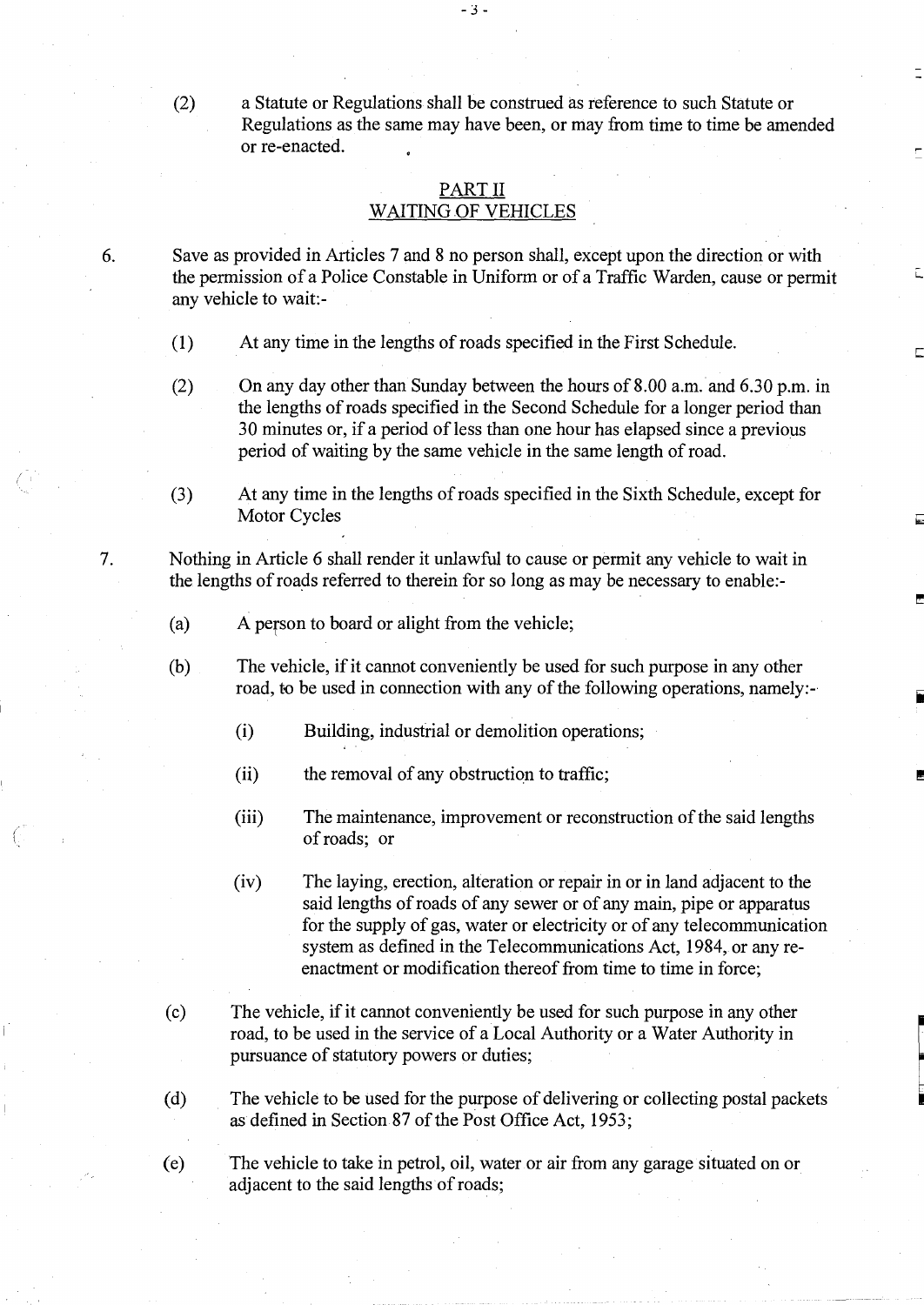- $(f)$ The vehicle to wait at or near to any premises situated on or adjacent to the said lengths of roads for so long as such waiting by that vehicle is reasonably necessary in connection with any wedding or funeral; or
- (g) The vehicle to be used for Fire Brigade, Ambulance or Police purposes.

 $-4-$ 

8. (1) Nothing in Article 6 shall render it unlawful, to cause or permit any vehicle to wait for so long as may be necessary for the purpose of enabling goods to be loaded on or unloaded from the vehicle at any time except between the hours of 8.15 a.m. and 9.15 a.m. and 4.00 p.m. and 6.15 p.m. in the lengths of roads specified in the First Schedule.

- (2) Nothing in Article 6 shall render it unlawful to cause or permit any vehicle:-
	- (a) To wait upon an authorised parking place; or
	- (b) Being a HackneyCarriage, to wait upon an authorised cab rank; or
	- (c) To wait for so long as may be necessary to enable the vehicle to be used in the provision of a local service within the meaning of the Transport Act, 1985.
- $(3)$ Nothing in Article 6 shall render it unlawful to cause or permit a Disabled Person's Vehicle which displays in the relevant position a Disabled Person's Badge to wait in the lengths of roads specified in the First Schedule for a period not exceeding three hours (not being a period separated by an interval of less than one hour from a previous period of waiting by the same vehicle in the same length of road on the same day), provided that the Disabled Person's Vehicle also displays, in the relevant position, a Parking Disc (on which the driver, or other person in charge of the vehicle has marked the time at which the period of waiting began), and provided that, insofar as the lengths of roads specified in the First Schedule is concerned, such period lies entirely within the period during which the exemption as to loading and unloading specified in Paragraph (1) of this Article applies.
- 9. (1) No person shall, except upon the direction or with the permission of a Police Constable in uniform or of a Traffic Warden, cause or permit any vehicle, other than a Bus to stop or wait in the lengths of roads specified in the Third Schedule
	- (2) No person shall except upon the direction of a Police Constable in uniform or of a Traffic Warden, cause or permit any vehicle other than a goods vehicle from which goods are being loaded or unloaded to wait at any time in the lengths of road specified in the Fourth Schedule.
- 10. No person shall, except upon the direction or with the permission of <sup>a</sup> Police Constable in uniform or of a Traffic Warden, cause or permit any vehicle to wait at any time in the lengths of roads specified in the Fifth Schedule except for vehicles displaying in the relevant position a Disabled Person's Badge subject to the following provisions :
	- $(1)$ vehicles displaying a Disabled Person's Badge may not wait for a longer period than four hours; or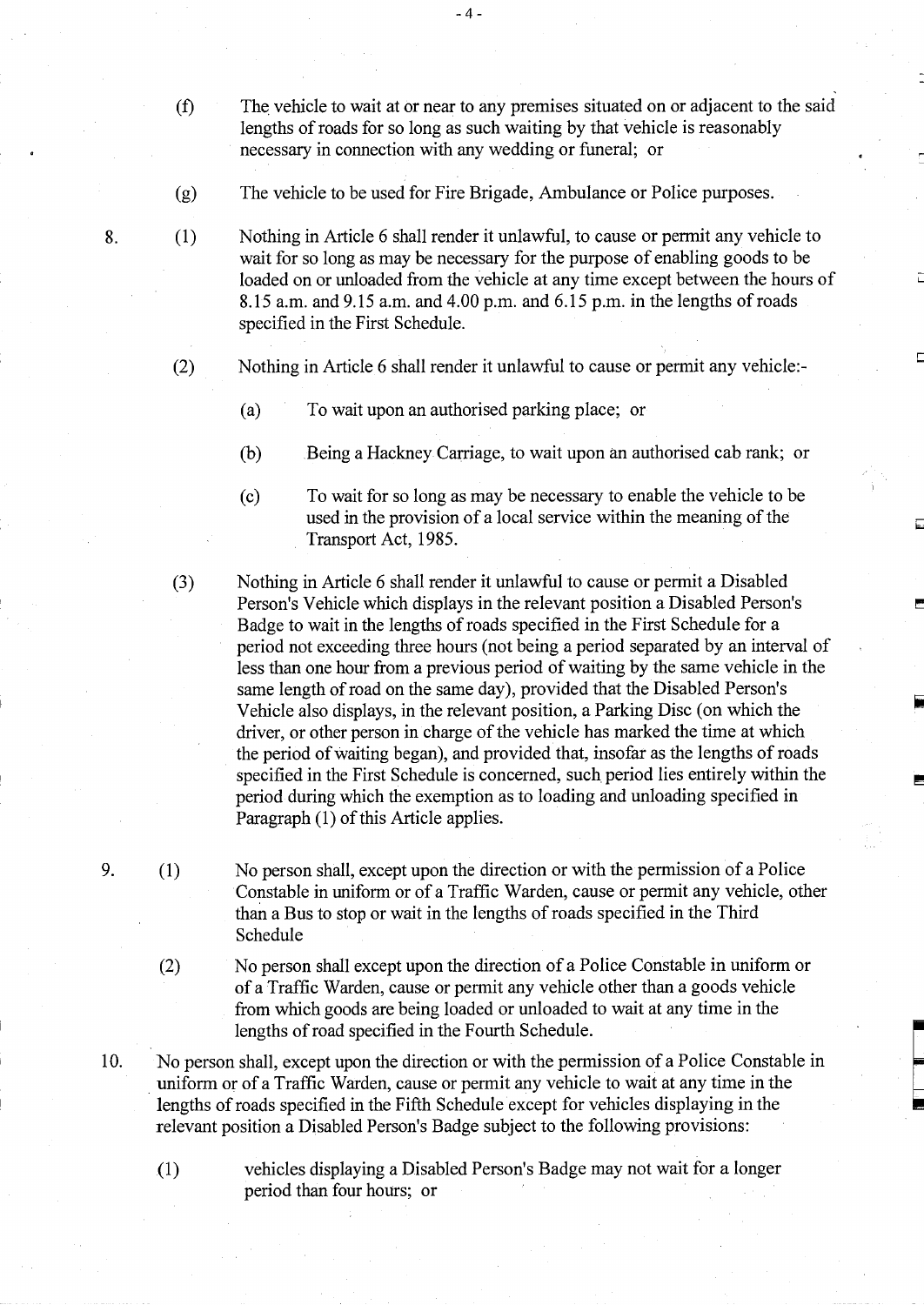(2) if a period of less than two hours has elapsed since a previous period of waiting by the same vehicle in the same length of road the said vehicle may not wait in the said length of road.

#### PART III

. ر -

#### AUTHORISATION OF DISABLED PARKING PLACES

11 . The lengths of road specified in Column <sup>1</sup> of the Fifth Schedule are authorised to be used as parking places by vehicles displaying in the relevant position a Disabled Person's Badge subject to being positioned as specified in Column 2 and for the maximum period specified in Column 5 of that Schedule.

# PART IV

# REVOCATION OF TRAFFIC REGULATION ORDERS

12. The Orders set out in Column 1 of the Seventh Schedule are revoked to the extent specified in Column 2 thereof.

# PART V IMPLEMENTATION OF THE ORDER

13. This Order shall come into operation on the day of 2000 and may be cited as "The Borough of Reading (Oxford Road) (Waiting Restrictions) Order, 2000."

## FIRST SCHEDULE

#### NO WAITING AT ANY TIME AND NO LOADING 8.15 - 9.15AM AND 4.00 - 6.15PM

Oxford Road

1) North Side

- i) From the prolongation of the western kerbline of Little Johns Lane, westwards for a distance of 22.5m.
- ii) From the prolongation of the eastern kerbline of Little Johns Lane, eastwards for a distance of 55m.
- iii) From a point 85 metres east of the prolongation of the eastern kerbline of Little Johns Lane, eastwards for a distance of 70m.
- iv) From the prolongation of the eastern kerbline of Chester Street, eastwards for a distance of 35m.
- v) From a point 54 metres east of the prolongation of the eastern kerbline of Chester Street, eastwards for a distance of 42.5m.

vi) From a point 102.5 metres east of the prolongation of the eastern kerbline of Chester Street, eastwards for a distance of 37.5m.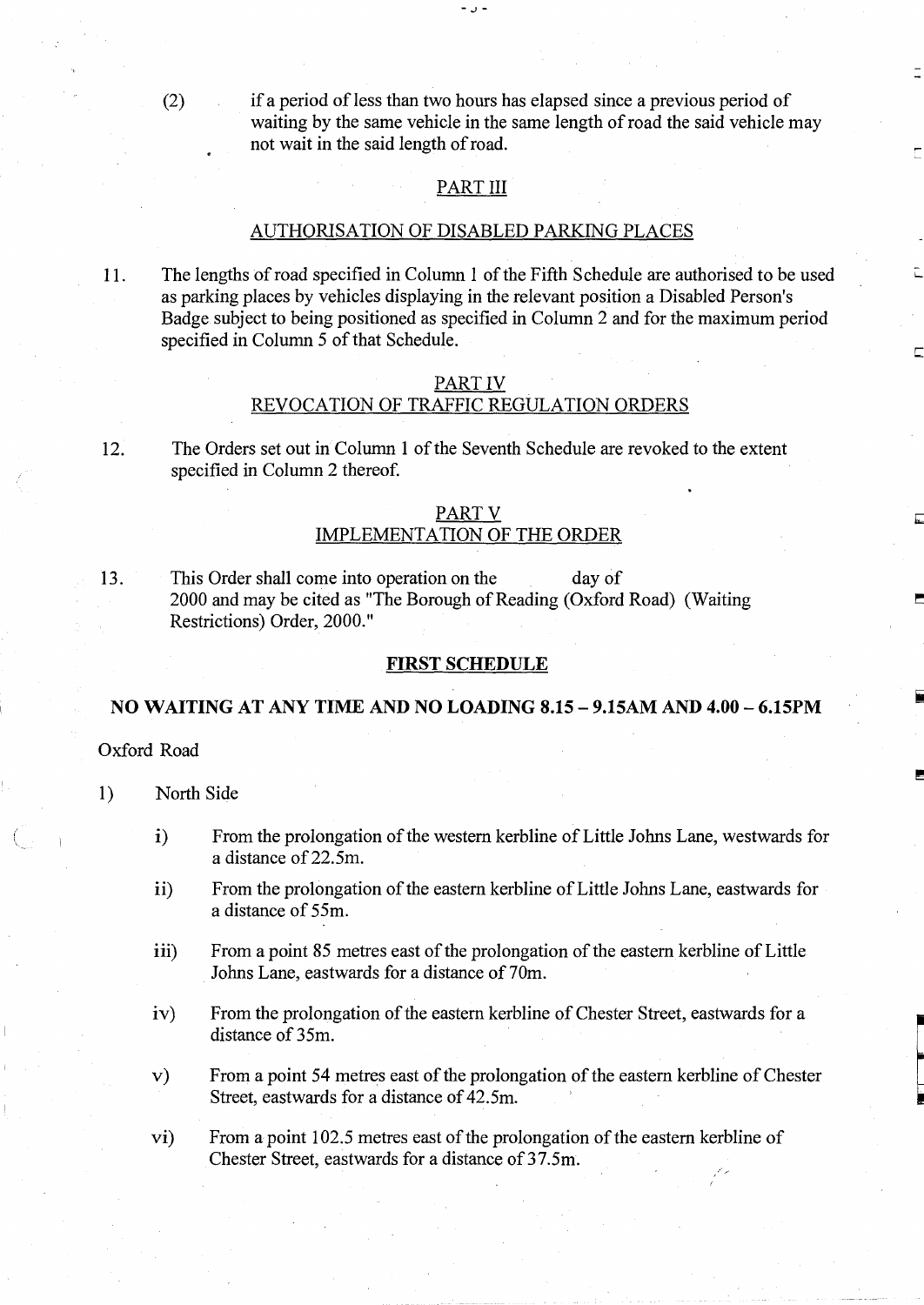- vii) From a point 169.5 metres east of the prolongation of the eastern kerbline of Chester Street, eastwards for a distance of 41m.
- viii) From a point 235 metres east of the prolongation of the eastern kerbline of Chester Street, eastwards for a distance of 3.5m.
- 2) South Side
	- i) From the prolongation of the western kerbline of Wilson Road, westwards for a distance of 20.5m.
	- ii) From the prolongation of the eastern kerbline of Wilson Road, eastwards for a distance of 11m.
	- iii) From a point 30 metres east of the prolongation of the eastern kerbline of Wilson Road, eastwards for a distance of 20.5m.
	- iv) From the prolongation of the eastern kerbline of Wantage Road, eastwards for a distance of 35m.
	- v) From a point 42 metres east of the prolongation of the eastern kerbline of Wantage Road, eastwards for a distance of 2m.
	- vi) From a point 111 metres east of the prolongation of the eastern kerbline of Wantage Road, eastwards for a distance of 35 .5m.
	- vii) From the prolongation of the eastern kerbline of Kensington Road, eastwards for a distance of 4.5m.
	- viii) From the prolongation of the western kerbline of Cranbury Road, westwards for a distance of 24.5m.
	- ix) From the prolongation of the eastern kerbline of Cranbury Road, eastwards for a distance of 16m.

#### SECOND SCHEDULE

# WAITING LIMITED TO <sup>30</sup> MINUTES. RETURN PROHIBITED WITHIN <sup>1</sup> HOUR 8.00am to 6.30pm MONDAY TO SATURDAY

### Oxford Road

- (1) North Side
	- i) From a point 55 metres east of the prolongation of the eastern kerbline of Little Johns Lane, eastwards for a distance of 30 metres.
	- ii) From a point 140 metres east of the prolongation of the eastern kerbline of Chester Street, eastwards for a distance of 29.5m.

 $-6-$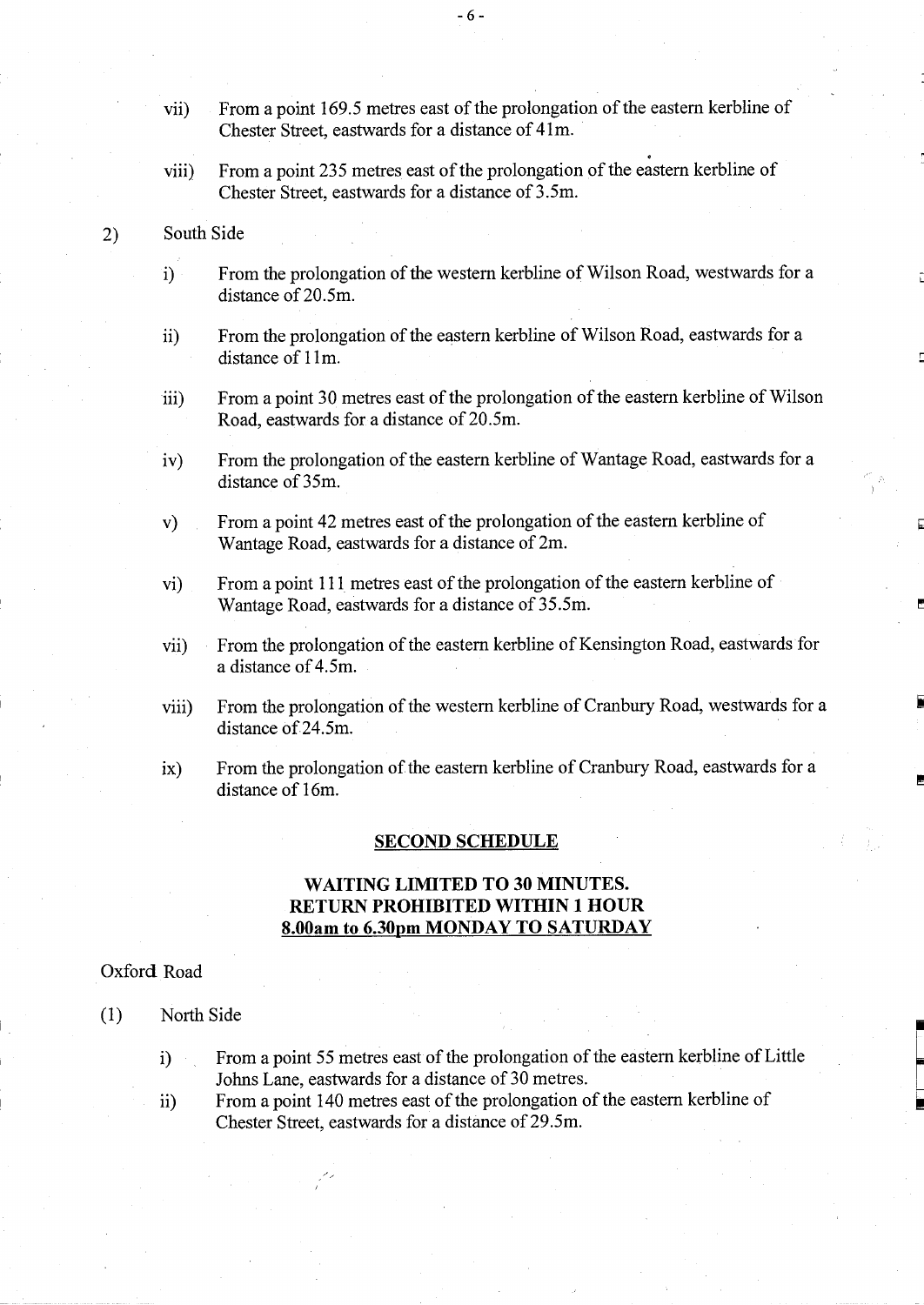- (2) South Side
	- i) From a point 26.5 metres west of the prolongation of the western kerbline of Wilson Road, westwards for a distance of 48 metres.

. . .

- ii) From a point 44 metres east of the prolongation of the eastern kerbline of Wantage Road, eastwards for a distance of 67 metres.
- iii) From a point 22.5 metres west of the prolongation of the western kerbline of Kensington Road, eastwards for a distance of 39 metres.
- iv) From a point 16 metres east of the prolongation of the eastern kerbline of Cranbury Road, eastwards for a distance of 12 metres.

#### THIRD SCHEDULE

#### NO STOPPING OR WAITING AT ANY TIME EXCEPT BUSES

## Oxford Road

- (1) North Side
	- i) From a point 35 metres east of the prolongation of the eastern kerbline of Chester Street, eastwards for a distance of 19 metres.
	- ii) From a point 238.5 metres east of the prolongation of the eastern kerbline to Chester Street, eastwards for a distance of 19m.

#### (2) South Side

- i) From a point 11 metres east of the prolongation of the eastern kerbline of Wilson Road, eastwards for a distance of 19 metres.
- ii) From a point 4.5 metres east of the prolongation of the eastern kerbline of Kensington Road, eastwards for a distance of 19m.

## **FOURTH SCHEDULE**

#### GOODS VEHICLES LOADING ONLY

#### Oxford Road

- (1) North Side
	- i) From a point 210 .5 metres east of the prolongation of the eastern kerbline of Chester Street, eastwards for a distance of 24.5 metres.

#### (2) South Side

i) From the prolongation of the western kerbline of Kensington Road, westwards for a distance of 22.5 metres.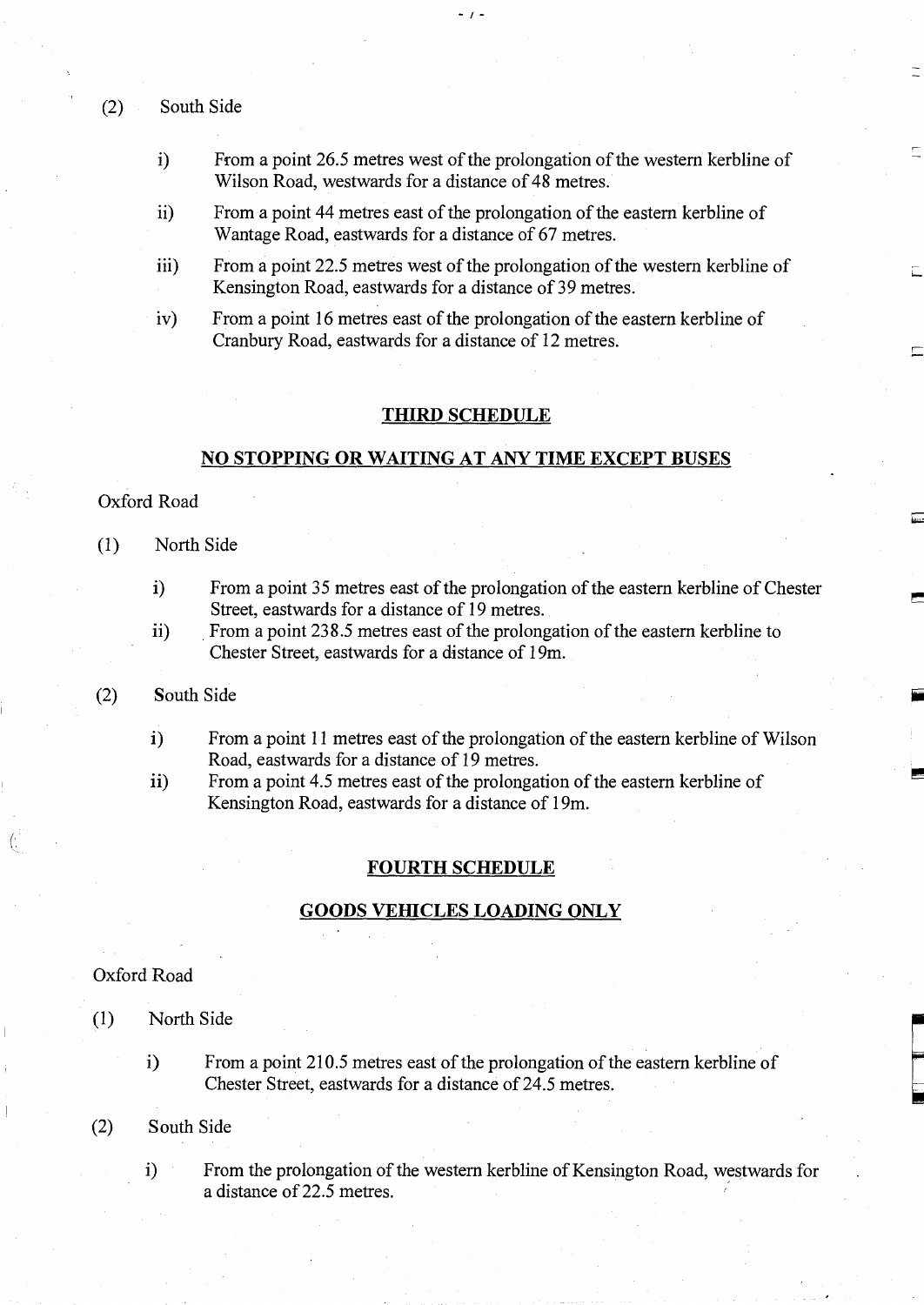# FIFTH SCHEDULE

 $-8-$ 

# PARKING PLACES FOR DISABLED PERSONS' VEHICLES

| Part of roads<br>authorised to be<br>used as parking<br>places for disabled<br>persons' vehicles                                                                                | Position<br>in which<br>vehicles<br>may wait                                          | Days of<br>operation<br>of parking<br>place | Hours of<br>operation<br>of parking<br>vehicles | Maximum<br>period<br>for which<br>vehicles may<br>wait |
|---------------------------------------------------------------------------------------------------------------------------------------------------------------------------------|---------------------------------------------------------------------------------------|---------------------------------------------|-------------------------------------------------|--------------------------------------------------------|
| Oxford Road – North Side<br>from a point 96.5 metres<br>east from the prolongation<br>of the eastern kerbline<br>of Chester Street,<br>eastwards for a<br>distance of 6 metres. | Wholly within<br>the limits of<br>the parking<br>place and<br>parallel to<br>the kerb | All days                                    | All days                                        | 4 hours<br>return<br>prohibited<br>within 2<br>hours   |

Oxford Road - South Side from a point 20.5 metres west from the prolongation of the western kerbline ofWilson Road, westward for a distance of 6 metres

## SIXTH SCHEDULE

# MOTORCYCLE PARKING ONLY

Oxford Road

South Side - From a point 35 metres east from the prolongation of the eastern kerbline of Wantage Road, eastwards for a distance of 7m.